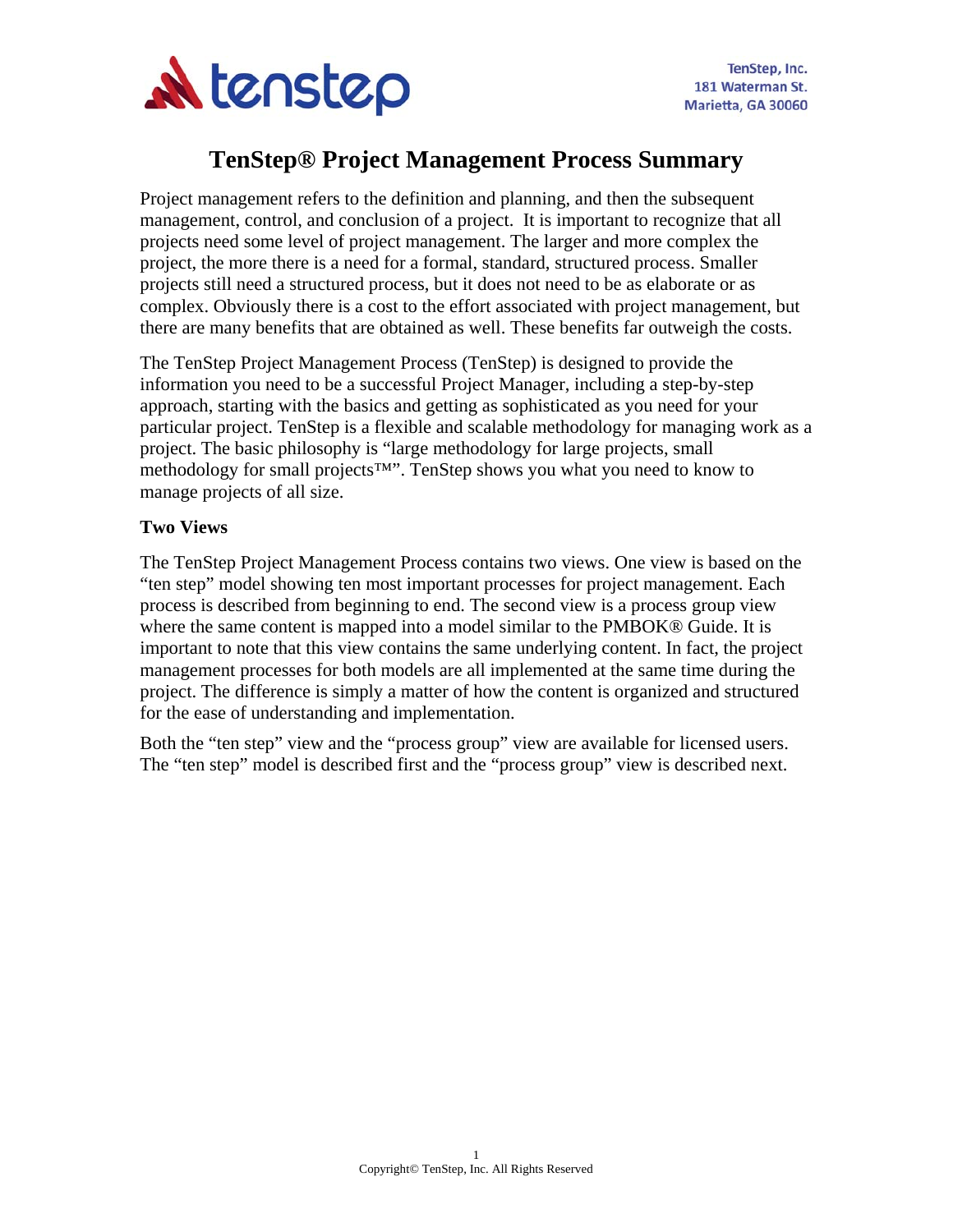

# **TenStep**® **"Ten Step" Classic Summary**

The TenStep "steps" represent a need for more and more project management discipline and control. So, for instance, we think all projects should be defined (step 1), even if you do not have a schedule. Of course, as projects get to any kind of size, a schedule is needed as well (step 2). Then if you create a schedule, you need to manage it (step 3). If your project is small, you may not be proactively managing risk and quality, but when problems arise, you need to handle the issues (step 4). As a project gets larger, you need to worry about change (step 5), etc.

The bottom line is that small projects rarely have formal quality plans and they rarely manage a metrics process. From a scalability perspective, they don't need to. However, when you are dealing with larger and larger (longer and longer) projects, you reach a point where all of the steps are important. The steps are inclusive of the prior steps. A large project should be planning (step 1 and 2) and managing (steps 3 through 10) all aspects in parallel. However, smaller projects may be focusing on a fewer number of project management steps.

Not surprisingly, TenStep is divided into ten steps – the first two for definition and planning, and the next eight for managing and controlling the work. This paper will provide a high-level overview of the TenStep process and the purpose of the ten steps.

# **1.0 Define the Work**

Before the project work begins, there needs to be time spent in planning to make sure that the work is properly understood and agreed to by both the Project Manager and Project Sponsor. In this step, the Project Manager spends the time defining the work to ensure that the project team and the customer have common perceptions of the project, including what it is going to deliver, when it will be complete, what it will cost, who will do the work, how the work will be done, and what the benefits will be. The larger the project is, the more important it is that these factors be mapped out formally and explicitly. All projects should start with this type of upfront planning to prevent future problems caused by differing viewpoints on the basic terms of the project. The major deliverable from this step is the Project Definition (some companies call this a charter).

# **2.0 Build the Schedule and Budget**

In this step, the Project Schedule is created. The schedule is a vital tool to ensure that the project team knows what they need to do. Different approaches should be taken in this step according to the size of the project. The schedule for small projects can be built without a lot of formality. It is possible to use a project management package like MS Project, or a spreadsheet, or a piece of paper. The Project Manager can sit down, with other team members if appropriate, and lay out the work to be performed.

If you do not have a schedule template to use as your starting point, the Work Breakdown Structure (WBS) technique can be used for both medium and large projects. TenStep walks the reader through the steps to creating a schedule from scratch, starting with a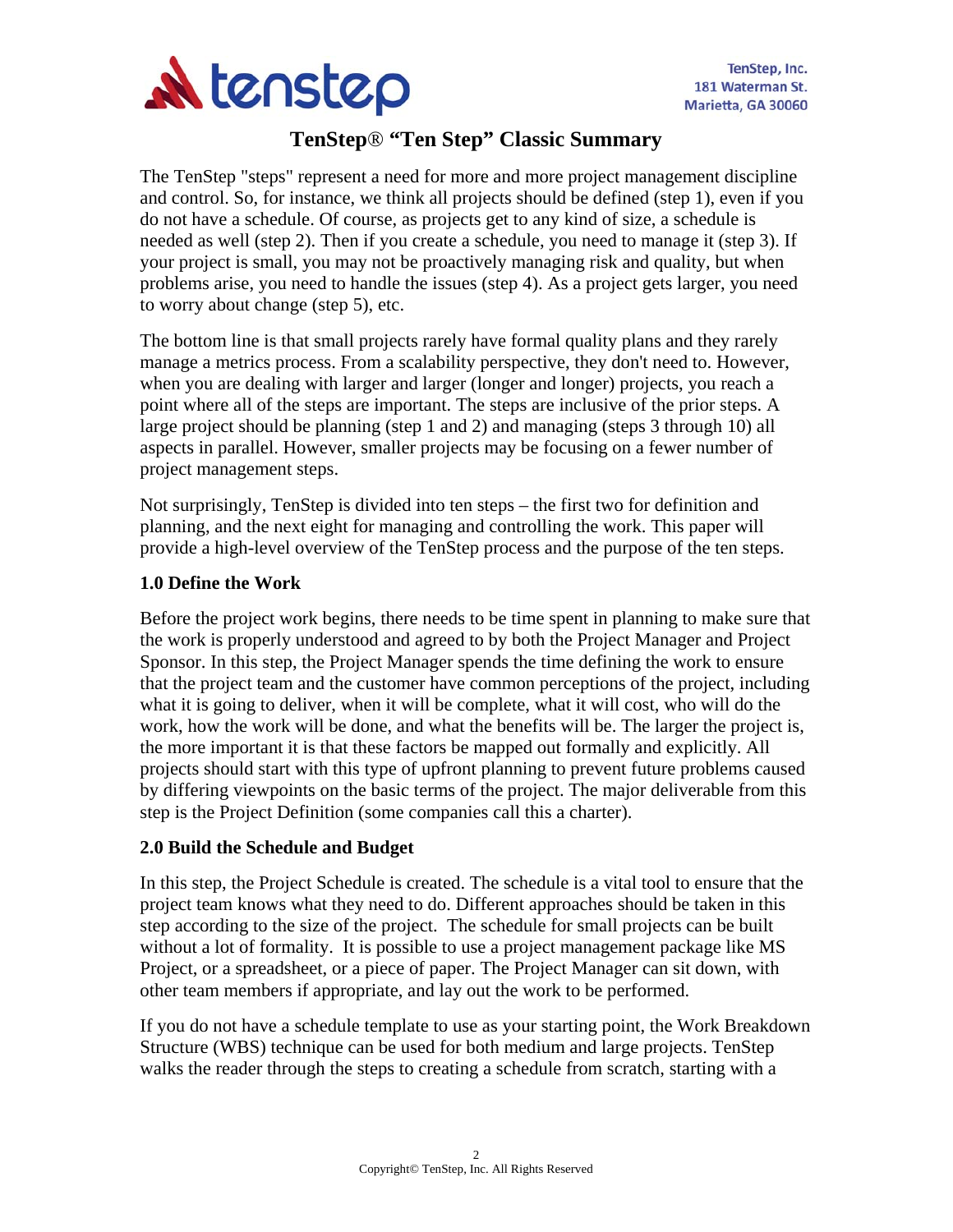

WBS, sequencing the activities and adding dependencies to create a network diagram, adding effort hours, resources, etc.

#### **3.0 Manage the Schedule and Budget**

By now, you have created a Project Definition and a Project Schedule**.** Now you must manage the schedule and ensure that it represents the current status of the project. The schedule should be kept up-to-date and should always tell you how much work is remaining.

For the most part, the schedule will need to be reviewed on a weekly basis. During this review, update the schedule according to work that has been completed. It is also important to identify work that has not been completed, but should have been at this point in time. The remaining work should be evaluated to see if the project will be completed within the original effort, cost, and duration. The schedule can be further adjusted according to this information.

Other factors that should be considered when determining project progress include a comparison of budget and actual expenditures made, any signs that the project may be in trouble, and an examination of the project's critical path. TenStep contains a number of techniques to utilize if your project is behind schedule or is projected to go over budget.

For any size project, the first priority should be to complete the project within the original estimates for effort, duration and cost. If any of the original estimates cannot be met, new estimates need to be prepared and communicated to your management and to the customer. On a monthly basis, adjust future work to reflect any additional information or detail.

#### **4.0 Manage Issues**

If a problem arises that the Project Manager and the team can resolve, then it is just one of the many fires that will ignite and be put out in a given week. However, an 'issue' arises when a problem will impede the progress of the project and cannot be resolved by the Project Manager and project team without outside help. This step provides guidance to help put a process in place to make sure that the appropriate people are aware of the issue and that the issue can be resolved as quickly as possible. There are also a number of problem solving techniques identified to help resolve these issues.

Issues management is one of the fundamental processes of TenStep, and it is a skill that all Project Managers must master. Most projects of any size have to deal with issues. Once an issue has been identified and possible consequences have been investigated, it must be resolved quickly and effectively. Issues cannot be ignored and they cannot be deferred to some later time. Appropriate stakeholders need to be informed of any changes to the original Project Definition caused by the issue and its resolution.

#### **5.0 Manage Scope**

It is said that the only constant in the world is "change". You can describe the scope of your project perfectly at a point in time, but you cannot account for every potential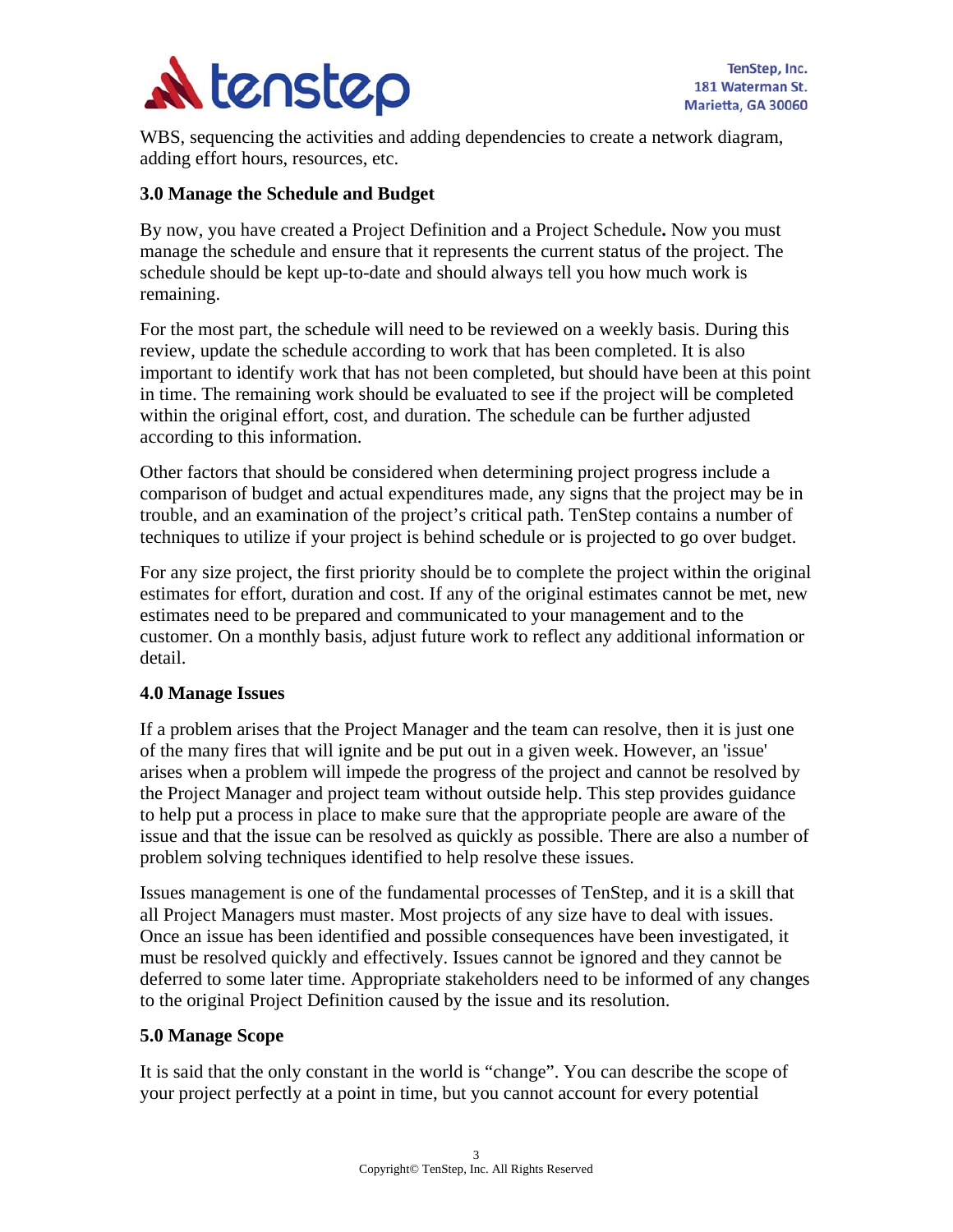

change that may occur. The longer your project, the more likely you will be dealing with changes. This is one reason why the TenStep process understands that the initial definition (step 1) and planning (step 2) processes do not have to be perfect. You and your team need to do the best job you can of defining scope given what you know at the time. That is good enough. After that you need to manage the changes.

Scope is the way that we describe the boundaries and deliverables of the project. It defines what the project will deliver and what it will not deliver, what data is needed and what is not needed, what organizations are affected and which are not, etc. The project deliverables are described more clearly by the requirements. Requirements are also part of the project scope.

Without proper scope definition, you have no chance to manage scope effectively. The purpose of scope change management is to protect the viability of the current, approved Project Definition. When the project was defined, certain expectations were set as to what the project was going to produce for an agreed upon cost and within an agreed upon timeframe. If the deliverables change during the project (and usually this means that the customer wants additional items), then the estimates for cost, effort and duration may no longer be valid. That is really the essence and purpose of scope change management – to ensure that the initial agreements are met, and that the project team and those same stakeholders agree to any changes to the expectations.

#### **6.0 Manage Communication**

Properly communicating on a project is a critical success factor for managing the expectations of the customer and the stakeholders. If these people are not kept well informed of the project progress there is a much greater chance of problems and difficulties due to differing levels of expectations. In fact, in many cases where conflicts arise, it is not because of the actual problem, but because the customer or manager was surprised.

Two typical forums for communicating status are through a Status Meeting and Status Reports. All projects should communicate status. This includes reporting from the project team to the Project Manager and reporting from the Project Manager to the customers and stakeholders. While small projects usually do not require much more than basic reporting, medium projects require a more formalized set of activities. Larger projects require the most sophistication in how they communicate to various constituents. This multi-faceted approach is defined in a Communications Plan.

# **7.0 Manage Risk**

Risk refers to future conditions or circumstances that exist outside of the control of the project team that will have an adverse impact on the project if they occur. In other words, whereas an issue is a current problem that must be dealt with, a risk is a potential future problem that has not yet occurred.Successful projects try to resolve potential problems before they occur. This is the art of risk management. Risk management is a proactive process that is invoked to attempt to eliminate potential problems before they occur, and therefore increase the likelihood of success on the project.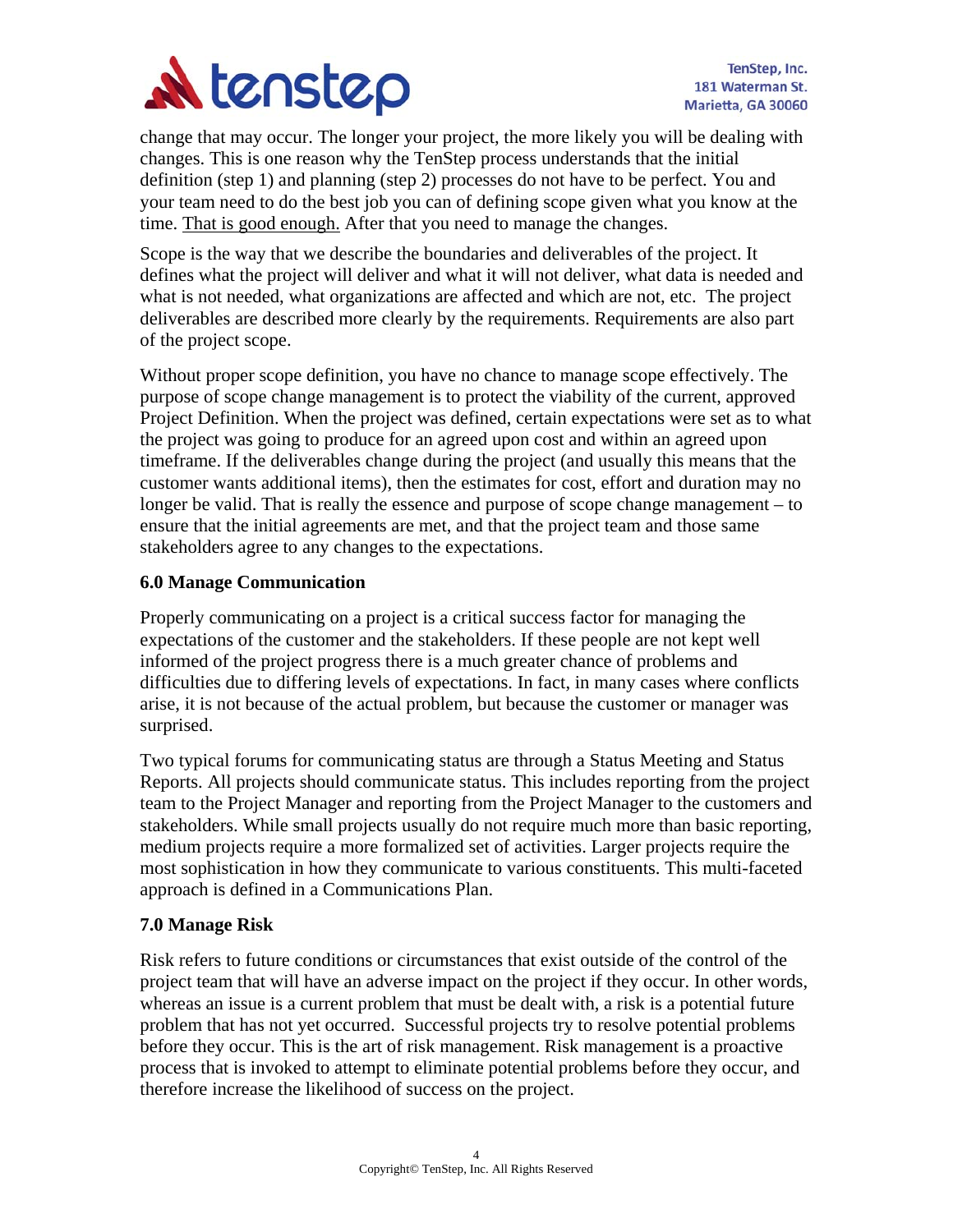

Since small projects usually do not have a long duration, there is not as much opportunity for future problems. For medium and large projects, you perform a complete assessment of project risk when the project is defined. A risk level should then be assigned to each risk identified, along with the likelihood that the risk will occur. Risk plans are created for high-risk items that have a large impact on the project. Other combinations of high to medium risks, and high to medium likelihood should also have risk plans prepared.

During the project, the Project Manager needs to monitor the risk plans to ensure they are being executed successfully. At the end of each phase or major milestone, the Project Manager also needs to perform an additional risk assessment based on current circumstances.

#### **8.0 Manage HR**

A project manager is 100% responsible for the processes used to manage a project. The project manager also has people management responsibilities, although these responsibilities are shared with the functional managers of the team members. Some people go as far as to say that managing people on a project is the most challenging and the most important of all the project management responsibilities.

Managers that can manage processes but are not very good with people may still be successful on their project. Project managers that are not good at managing processes but are good at managing people may also experience success, although probably at a lesser degree than the prior case. The best project managers do a good job managing the project management processes, plus do a good job acquiring, developing and managing the project team.

#### **9.0 Manage Quality and Metrics**

Quality is ultimately defined by the customer, and represents how close the project and deliverables came to meeting the customer's requirements and expectations*.* Our goal is to meet the customer's requirements and expectations. This is a critical point. Sometimes there is a tendency to think that 'quality' means the best material, the best equipment and absolutely zero defects. However, in most cases, the customer does not expect, and cannot afford, a perfect solution.

The purpose of the quality management is to first understand the actual expectations of the customer in terms of quality, and then put a proactive plan and process in place to meet those expectations. One of the basic tenets of quality management is to find errors and defects as early in the project as possible. Therefore, a good quality management process will end up taking more effort hours and cost up-front in the project. However, there will be a large payback as the project progresses. Small projects do not require much more than basic quality control, but for medium and large projects, a Quality Plan should be constructed to make sure that the project is being completed to standards.

To make the quality management process work, collecting metrics is vital.

Gathering metrics on a project is the most sophisticated project management process, and can be the hardest. Because metrics can be hard to define and collect, they are usually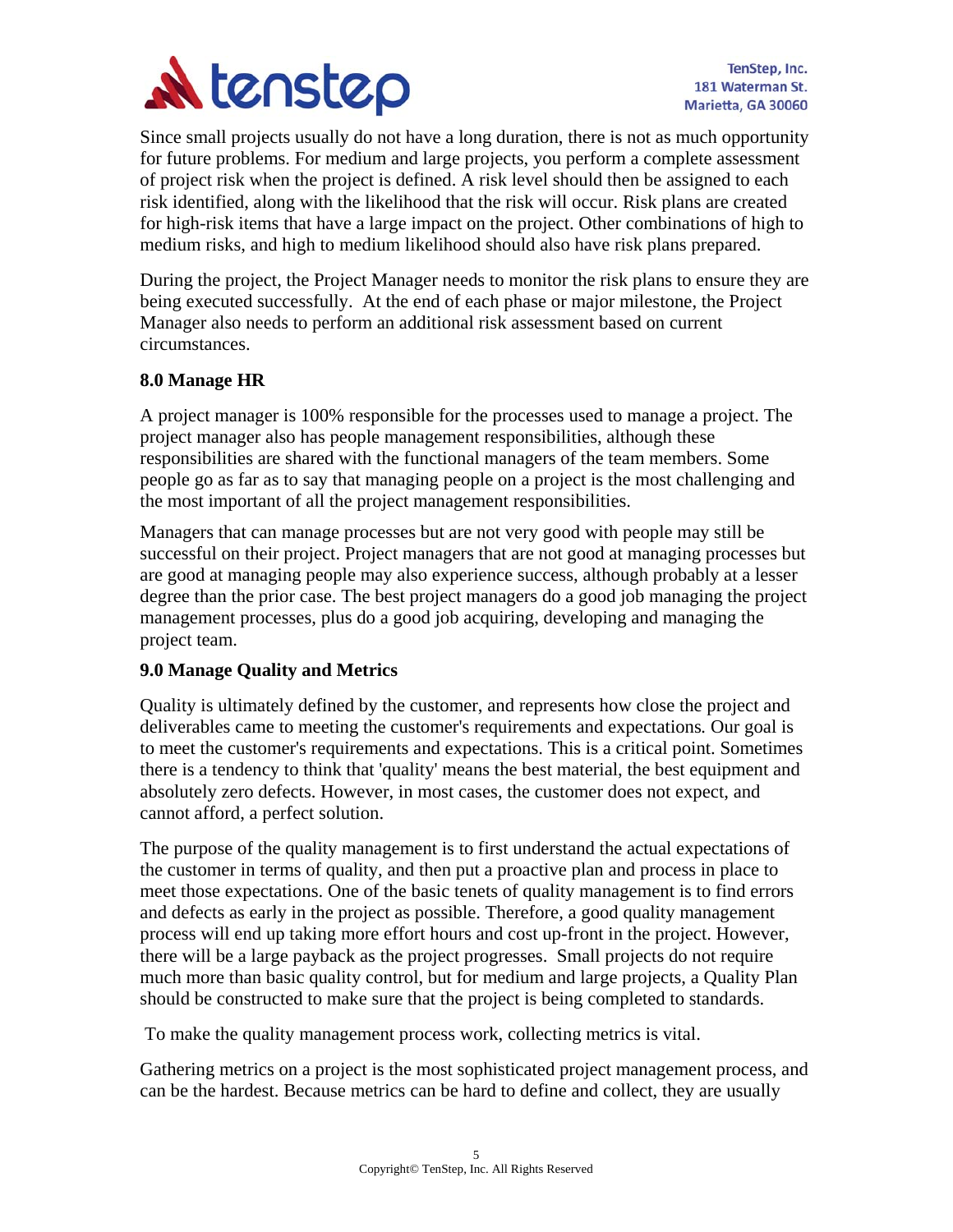

ignored. This is unfortunate because it is very difficult to improve the quality of your deliverables or your processes if you are not gathering metrics. Metrics are used to give some indication of what the beginning state of quality is, and whether quality is increasing or decreasing.

Large projects should definitely be capturing metrics that will provide information on the quality of the project and the processes used to create the deliverables. This process will result in the creation of a Project Scorecard.

# **10.0 Manage Procurement**

Procurement refers to the aspects of project management related to obtaining goods and services from outside companies. This specifically refers to vendors and suppliers. This is an area that project managers definitely need to understand at some level, and it is an area into which the project manager will give input.

If you are purchasing goods or services on your project, you should determine your project procurement strategy and plans. In some cases, you will simply follow the procurement contracts and plans that are already established by your company or your organization. In some cases, you will need to work with your Procurement Department to establish your own project-level vendor management plans.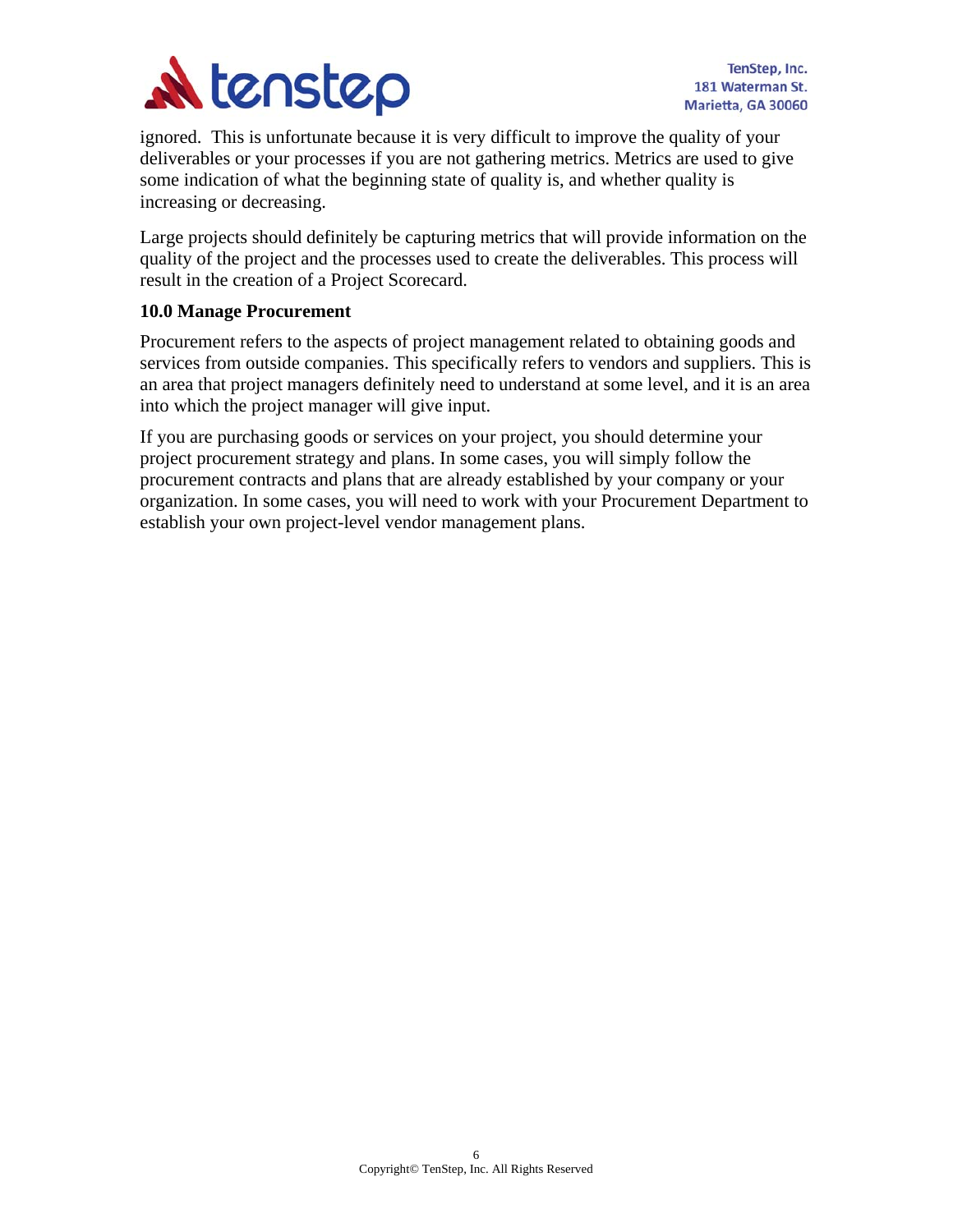

# **TenStep® Process View Summary**

#### **1.0P Initiate the Project**

The TenStep Project Management Process describes how to proactively plan and manage projects. However, this assumes that there is a project to begin with. Every organization has processes in place to identify and authorize a project. This process generally has the following characteristics.

- Some way to identify all of the possible projects that could be started.
- A funneling process to narrow down all of the possible processes into the smaller number that have the most value and are most aligned to the business goals and strategies.
- A means to document the costs and benefits so that the project can be compared to other projects. This document is generally called a Business Case.
- Identification of a minimum set of high-level information required to gain final approval of the project.

The process described above is used to gain preliminary approval for a project. However, there may be a time lag between the time when a project is initially approved, and the time the project actually starts. Therefore, when a project is ready to begin, there are a number of items that must be validated to ensure that the project is ready to start.

# **2.0P Plan the Project**

The Initiation process validates that the project is ready to start. You have ensured the project is still valid, the sponsor is ready and the project manager is in place. However, you are not ready to actually begin executing the project and building the deliverables. At this point you don't know the deliverables, the resources required, the timeframe, the schedule, the risks, etc. Yes, you might know this information at a very high level from the Business Case. But you don't know nearly enough details to be able to actually start project execution.

Before you begin execution you must first plan. If you have a small project the planning may be relatively easy and short. Perhaps it is just validating the deliverables, creating a task list, understanding the client expectations and then start. On the other hand, a very large project may take weeks or months to plan at the level that is appropriate enough to begin execution. The answer to the question of "how long should you take to plan a project" is "sufficient time".

This is a key point. You need to plan at a "sufficient" level to be confident of success. If you do not plan enough, there is a good chance you will encounter problems and not be as successful as you want to be. If you spend too much time planning you are not providing value and you are wasting time and resources that you could be spending executing.

The planning process contains many potential elements and it is important to understand which elements are of value to you. Generally the larger your project, the more elements will be of value. For example, if you have a project that does not have a vendor